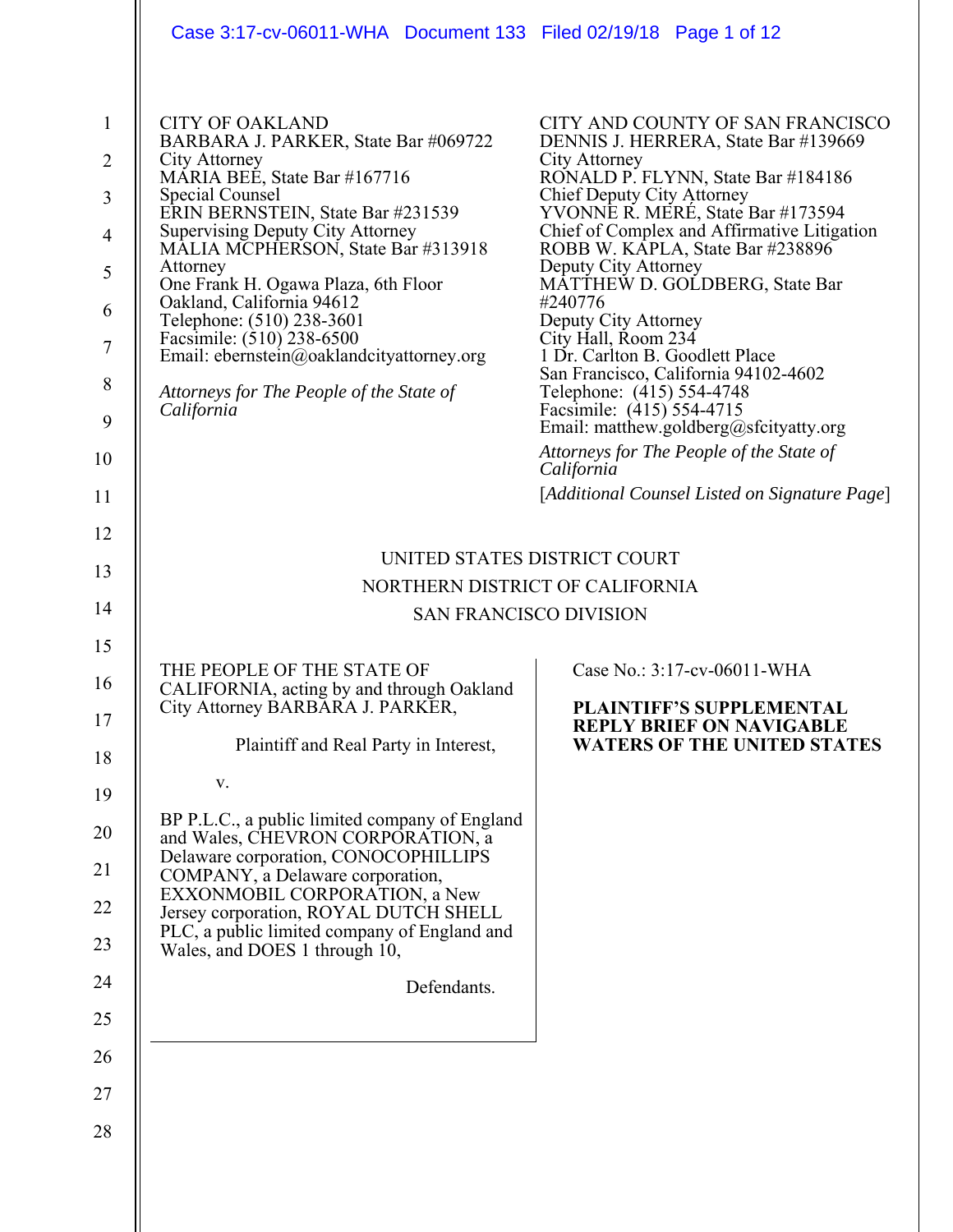|                                | Case 3:17-cv-06011-WHA Document 133 Filed 02/19/18 Page 2 of 12                                                       |                                                             |
|--------------------------------|-----------------------------------------------------------------------------------------------------------------------|-------------------------------------------------------------|
| $\mathbf{1}$<br>$\overline{2}$ | THE PEOPLE OF THE STATE OF<br>CALIFORNIA, acting by and through the San<br>Francisco City Attorney DENNIS J. HERRERA, | Case No.: 3:17-cv-06012-WHA                                 |
| $\mathfrak{Z}$                 | Plaintiff and Real Party in Interest,                                                                                 | PLAINTIFF'S SUPPLEMENTAL<br><b>REPLY BRIEF ON NAVIGABLE</b> |
| $\overline{4}$                 | V.                                                                                                                    | <b>WATERS OF THE UNITED STATES</b>                          |
| 5                              | BP P.L.C., a public limited company of England<br>and Wales, CHEVRON CORPORATION, a                                   |                                                             |
| 6                              | Delaware corporation, CONOCOPHILLIPS<br>COMPANY, a Delaware corporation, EXXON                                        |                                                             |
| $\overline{7}$                 | MOBIL CORPORATION, a New Jersey<br>corporation, ROYAL DUTCH SHELL PLC, a                                              |                                                             |
| $\,8\,$                        | public limited company of England and Wales,<br>and DOES 1 through 10,                                                |                                                             |
| $\mathbf{9}$                   | Defendants.                                                                                                           |                                                             |
| 10                             |                                                                                                                       |                                                             |
| 11                             |                                                                                                                       |                                                             |
| 12                             |                                                                                                                       |                                                             |
| 13                             |                                                                                                                       |                                                             |
| 14                             |                                                                                                                       |                                                             |
| 15                             |                                                                                                                       |                                                             |
| 16                             |                                                                                                                       |                                                             |
| $17\,$                         |                                                                                                                       |                                                             |
| 18                             |                                                                                                                       |                                                             |
| 19                             |                                                                                                                       |                                                             |
| 20                             |                                                                                                                       |                                                             |
| 21                             |                                                                                                                       |                                                             |
| $22\,$                         |                                                                                                                       |                                                             |
| 23                             |                                                                                                                       |                                                             |
| 24                             |                                                                                                                       |                                                             |
| $25\,$                         |                                                                                                                       |                                                             |
| 26                             |                                                                                                                       |                                                             |
| $27\,$                         |                                                                                                                       |                                                             |
| $28\,$                         |                                                                                                                       |                                                             |
|                                |                                                                                                                       |                                                             |
|                                |                                                                                                                       |                                                             |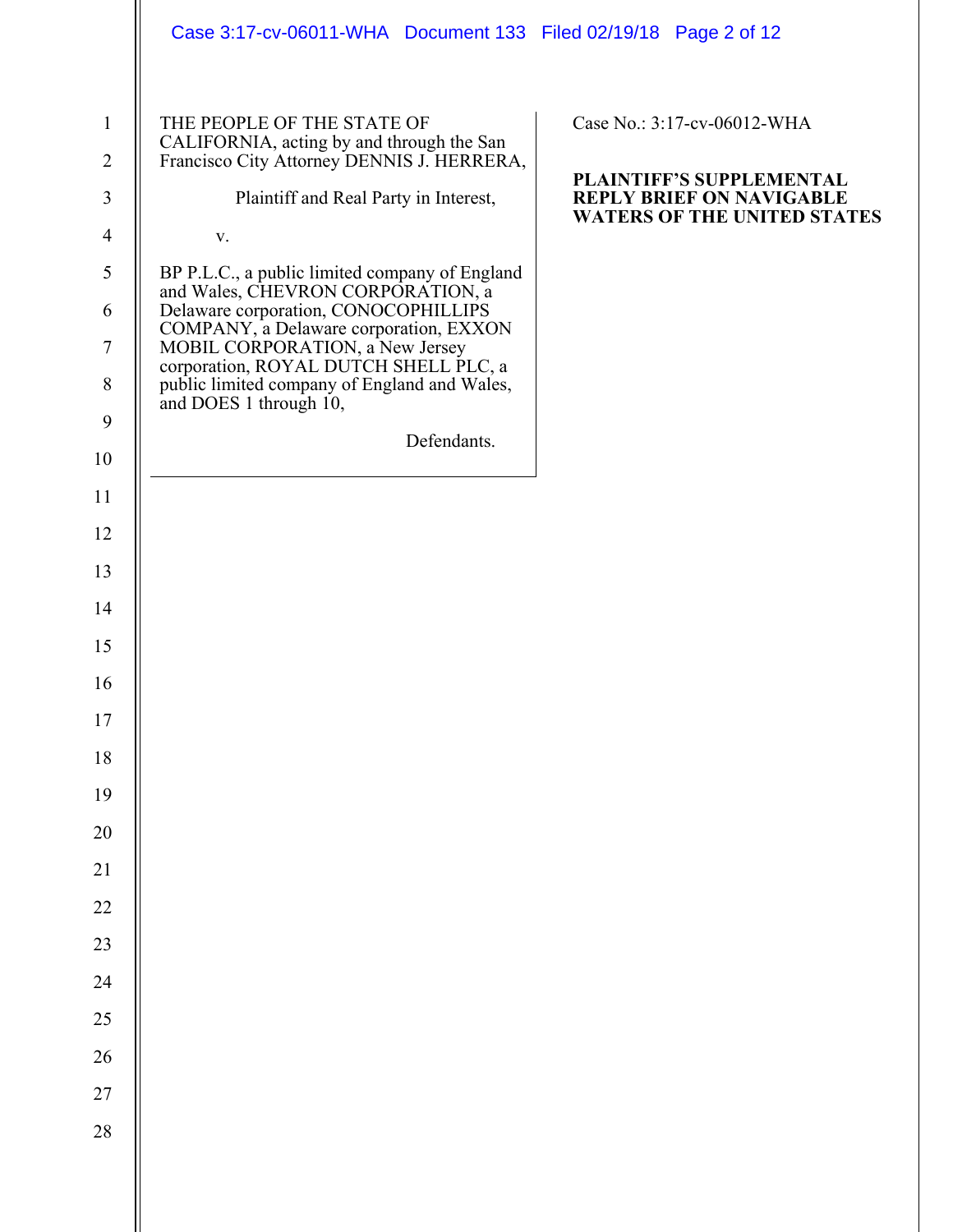|                     |                | Case 3:17-cv-06011-WHA  Document 133  Filed 02/19/18  Page 3 of 12                                                   |      |
|---------------------|----------------|----------------------------------------------------------------------------------------------------------------------|------|
| $\mathbf{1}$        |                | <b>TABLE OF CONTENTS</b>                                                                                             | Page |
| $\overline{2}$      |                |                                                                                                                      |      |
| $\overline{3}$      |                |                                                                                                                      |      |
| $\overline{4}$<br>5 | $\mathbf{I}$ . |                                                                                                                      |      |
| 6                   | II.            |                                                                                                                      |      |
| 7                   |                |                                                                                                                      |      |
| 8                   | III.           |                                                                                                                      |      |
| 9                   |                |                                                                                                                      |      |
| 10                  |                |                                                                                                                      |      |
| 11                  |                |                                                                                                                      |      |
| 12                  |                |                                                                                                                      |      |
| 13                  |                |                                                                                                                      |      |
| 14                  |                |                                                                                                                      |      |
| 15                  |                |                                                                                                                      |      |
| 16                  |                |                                                                                                                      |      |
| 17                  |                |                                                                                                                      |      |
| 18                  |                |                                                                                                                      |      |
| 19                  |                |                                                                                                                      |      |
| 20                  |                |                                                                                                                      |      |
| 21                  |                |                                                                                                                      |      |
| 22                  |                |                                                                                                                      |      |
| 23                  |                |                                                                                                                      |      |
| 24                  |                |                                                                                                                      |      |
| 25                  |                |                                                                                                                      |      |
| 26                  |                |                                                                                                                      |      |
| 27                  |                |                                                                                                                      |      |
| 28                  |                |                                                                                                                      |      |
|                     |                | $\mathbf{i}$<br>PLS.' SUPPLEMENTAL BRIEF RE NAVIGABLE WATERS -<br>Case Nos.: 3:17-cv-06011-WHA and 3:17-cv-06012-WHA |      |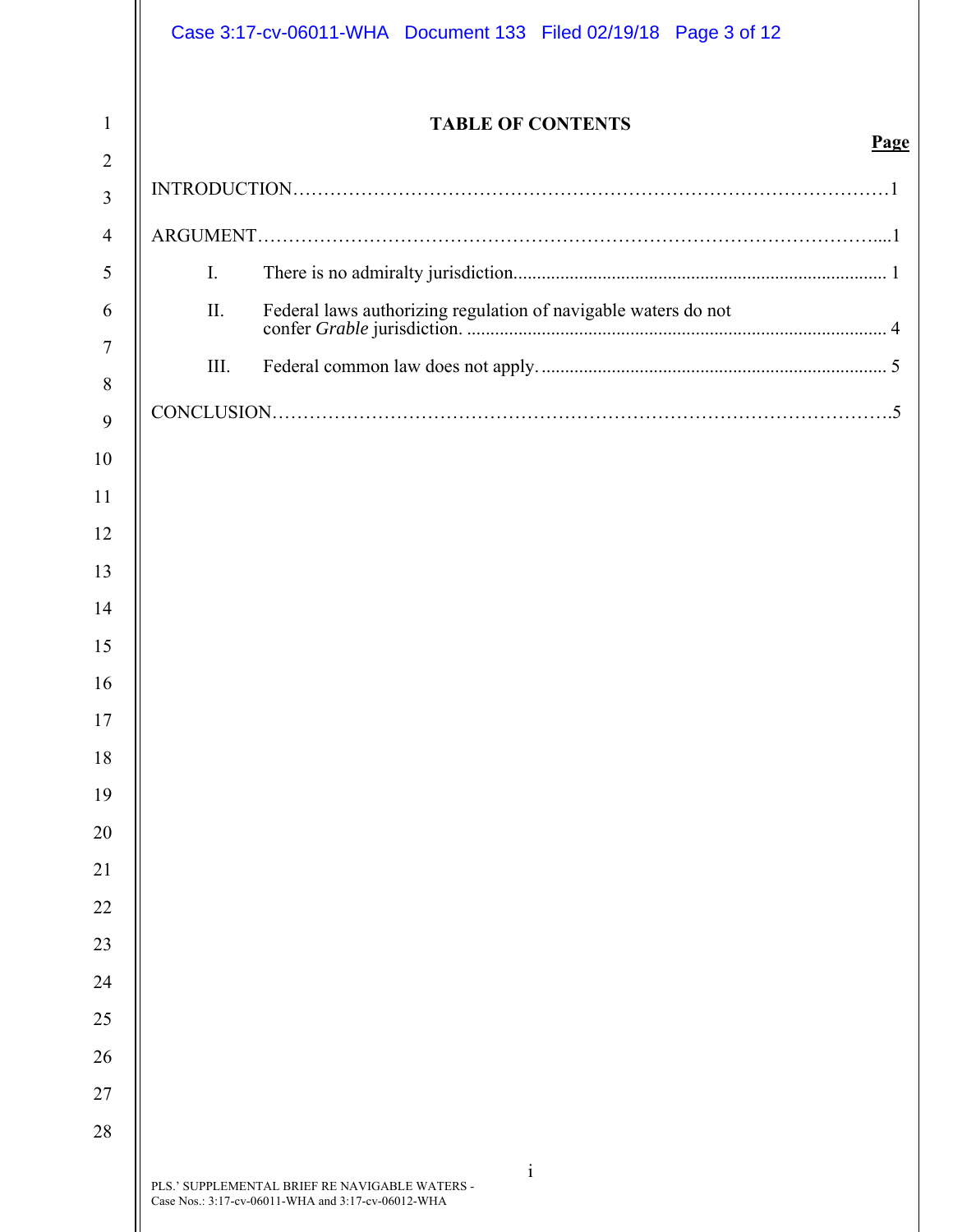|                | Case 3:17-cv-06011-WHA Document 133 Filed 02/19/18 Page 4 of 12                                            |
|----------------|------------------------------------------------------------------------------------------------------------|
| $\mathbf{1}$   | <b>TABLE OF AUTHORITIES</b>                                                                                |
| $\overline{2}$ | Page(s)                                                                                                    |
| 3              | Cases                                                                                                      |
| $\overline{4}$ | Ali v. Rogers,                                                                                             |
| 5              |                                                                                                            |
| 6              | ARCO Envtl. Remediation, L.L.C. v. Dep't of Health & Envtl. Quality of Mont.,                              |
| $\overline{7}$ | Barker v. Hercules Offshore,                                                                               |
| 8              |                                                                                                            |
| 9              | Benjamin v. Natural Gas Pipeline,                                                                          |
| 10             |                                                                                                            |
| 11             | Board of Commissioners v. Tennessee Gas Pipeline,                                                          |
| 12             | Brown v. Porter,                                                                                           |
| 13             |                                                                                                            |
| 14             | Cal. Shock Trauma Air Rescue v. State Comp. Ins. Fund,                                                     |
| 15             |                                                                                                            |
| 16             | In re Circular Thermostat Antitrust Litig.,                                                                |
| 17             | Empire Healthchoice Assur. v. McVeigh,                                                                     |
| 18             |                                                                                                            |
| 19             | Herb's Welding v. Gray,                                                                                    |
| 20             |                                                                                                            |
| 21             | Jerome B. Grubart, Inc. v. Great Lakes Dredge & Dock,                                                      |
| 22             | In re Katrina,                                                                                             |
| 23             |                                                                                                            |
| 24             | Kieff v. Louisiana Land & Expl. Co.,                                                                       |
| 25             |                                                                                                            |
| 26             | Lu Junhong v. Boeing Co.,                                                                                  |
| 27             | Michigan v. Army Corps of Engineers,                                                                       |
| 28             |                                                                                                            |
|                | 11<br>PLS.' SUPPLEMENTAL BRIEF RE NAVIGABLE WATERS -<br>Case Nos.: 3:17-cv-06011-WHA and 3:17-cv-06012-WHA |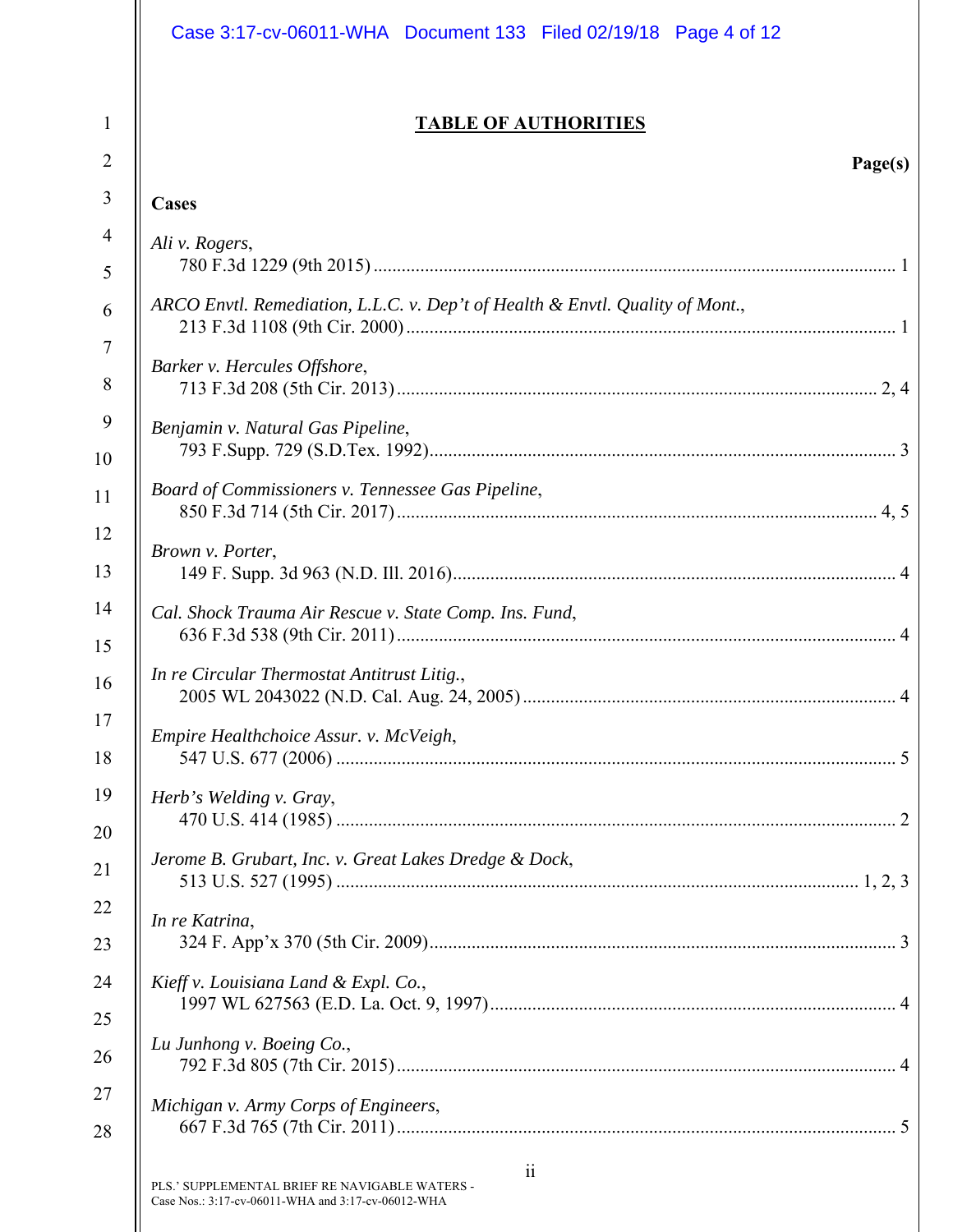|                                | Case 3:17-cv-06011-WHA Document 133 Filed 02/19/18 Page 5 of 12                                             |
|--------------------------------|-------------------------------------------------------------------------------------------------------------|
| $\mathbf{1}$<br>$\overline{2}$ | Michigan v. United States Army Corps of Eng'rs,                                                             |
| 3                              | Moreno v. Ross Island Sand & Gravel,                                                                        |
| $\overline{4}$<br>5            | In re Oil Spill,                                                                                            |
| 6                              | Red Shield Insurance v. Barnhill Marina & Boatyard,                                                         |
| 7<br>8                         | Romero v. International Terminal Operating Co.,                                                             |
| 9<br>10                        | Taghadomi v. United States,                                                                                 |
| 11                             | Tennessee Gas Pipeline v. Houston Cas. Ins.,                                                                |
| 12<br>13                       | Texaco Exploration and Production, Inc. v. AmClyde Engineered Products, Inc.,                               |
| 14<br>15                       | Theriot v. Bay Drilling,                                                                                    |
| 16                             | Williams v. Costco Wholesale Corp.,<br>. 1                                                                  |
| 17                             | <b>Statutes</b>                                                                                             |
| 18<br>19                       |                                                                                                             |
| 20                             |                                                                                                             |
| 21                             |                                                                                                             |
| 22                             |                                                                                                             |
| 23                             |                                                                                                             |
| 24                             |                                                                                                             |
| 25                             |                                                                                                             |
| 26                             |                                                                                                             |
| 27                             |                                                                                                             |
| 28                             |                                                                                                             |
|                                | 111<br>PLS.' SUPPLEMENTAL BRIEF RE NAVIGABLE WATERS -<br>Case Nos.: 3:17-cv-06011-WHA and 3:17-cv-06012-WHA |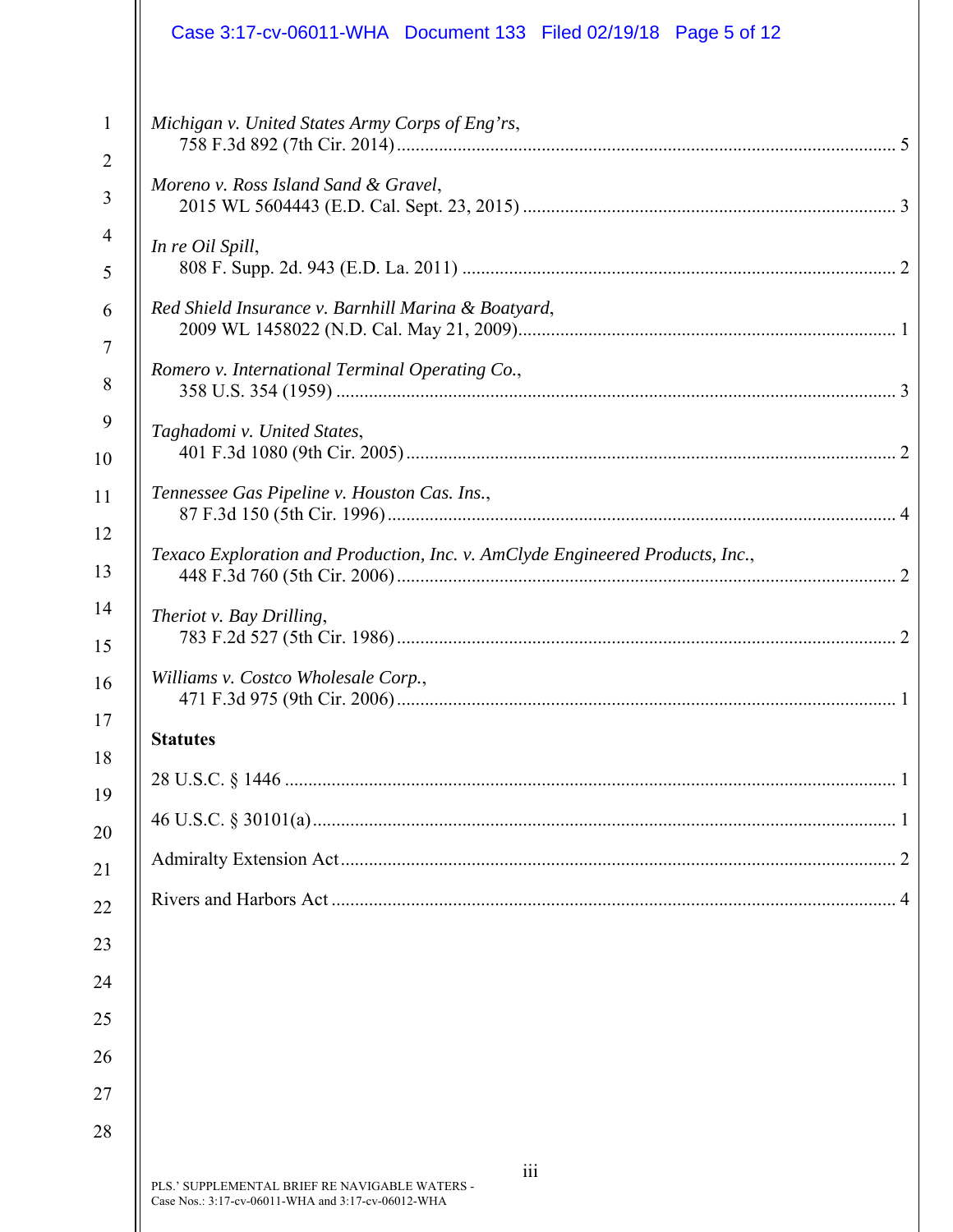**INTRODUCTION** 

Defendants waived admiralty jurisdiction by failing to timely invoke it. There is no admiralty jurisdiction in any event and even if there were, an *in personam* admiralty case is not removable. Defendants' newly invoked *Grable* arguments also fail as they once again confuse arguable federal defenses with the essential elements of the People's public nuisance claim. Nor does federal common law apply.

#### **ARGUMENT**

1

2

3

4

5

6

7

8

9

10

11

12

## **I. There is no admiralty jurisdiction.**

Admiralty jurisdiction is lacking for three reasons. *First*, it is blackletter law that grounds for removal are waived if not raised within the 30-day period provided by 28 U.S.C. § 1446. *ARCO Envtl. Remediation, L.L.C. v. Dep't of Health & Envtl. Quality of Mont.*, 213 F.3d 1108, 1117 (9th Cir. 2000). The People are aware of only one exception to this waiver rule and it is inapplicable. *See Williams v. Costco Wholesale Corp.*, 471 F.3d 975, 976-77 (9th Cir. 2006) (following plaintiff's amendment to complaint to drop his federal claim, defendant could rely upon previously uninvoked diversity jurisdiction because the case had been "*properly* removed" at the outset, *i.e.*, by way of a timely invocation of proper federal question jurisdiction (emphasis added)).

*Second*, even if, *arguendo*, this ground of removal was not waived, defendants fail to show that the claim satisfies either the "location" test or the maritime connection test of *Jerome B. Grubart, Inc. v. Great Lakes Dredge & Dock*, 513 U.S. 527 (1995). The location test requires either (1) that the tort "take[] place on navigable waters" or (2) that the injury be "caused by a vessel on navigable waters." *See Ali v. Rogers*, 780 F.3d 1229, 1235 (9th 2015); 46 U.S.C. § 30101(a). The maritime connection test requires demonstrating that the activity giving rise to the incident has a "substantial relationship to traditional maritime activity." *Jerome B. Grubart*, 513 U.S. at 534.

The first location test requires an injury in an area within the "ebb and flow of the tides." *See* Pls.' Supp. Br. 1-2. Relying on a single case, *Red Shield Insurance v. Barnhill Marina & Boatyard*, 2009 WL 1458022 (N.D. Cal. May 21, 2009), Defendants incorrectly assert that the People's injuries "have occurred 'on the navigable waters of San Francisco Bay.'" Defs.' Supp. Br. at 7:10-11 (*quoting Red Shield,* 2009 WL 1458022, at \*1). But *Red Shield* involved a floating home that ran

1

25

26

27

28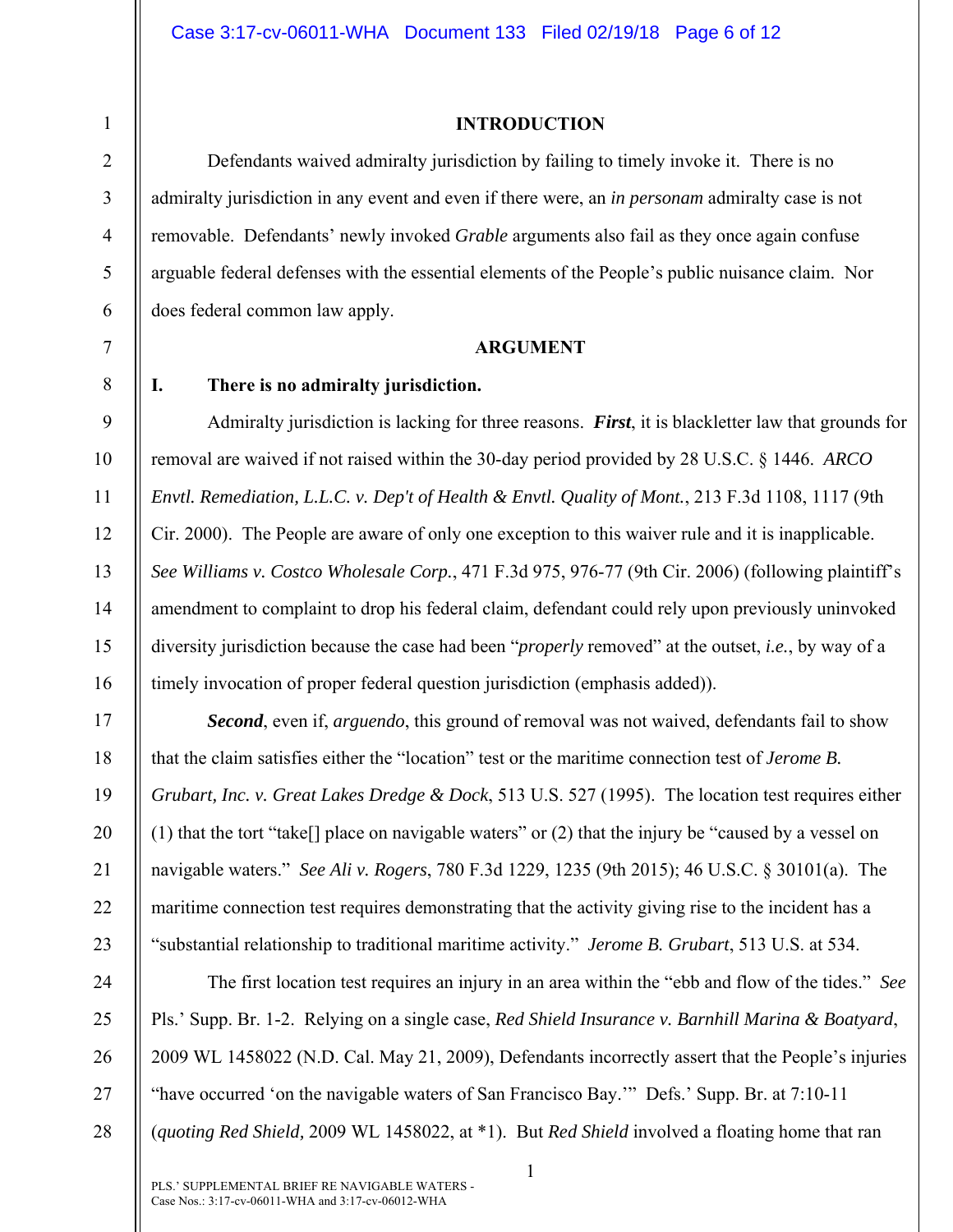#### Case 3:17-cv-06011-WHA Document 133 Filed 02/19/18 Page 7 of 12

1

2

3

4

5

6

7

8

9

10

aground in the waters of a marina – an area clearly within the ebb and flow of the tides – and the case does not say anything to suggest that dry land areas (such as city streets and residences) threatened by unprecedented flooding count as navigable waters within the tidal zone. Defendants' perfunctory argument fails to satisfy the first location test.

Mobile offshore drilling units ("MODUs") – unlike traditional offshore drilling platforms – may well be "vessels" under the Admiralty Extension Act. But defendants still fail to satisfy the second location test because they have not established (or even alleged) that the land injuries are *caused by* these MODUs, *i.e.*, that they are the "proximate cause" of the injuries. *Jerome B. Grubart*, 513 U.S. at 536. (Proximate cause is also part of the maritime connection test and is discussed below.).

11 12 13 14 15 16 17 18 19 20 21 22 Defendants also fail to meet the maritime connection test. Oil and gas production – even from MODUs – is not a "traditional maritime activity." In *Herb's Welding v. Gray*, 470 U.S. 414 (1985), the Supreme Court concluded that the "exploration and development of the Continental Shelf are not themselves maritime commerce." *Id.* at 425. Although *Herb's Welding* involved a fixed drilling platform, courts have applied this basic proposition to torts arising on "vessels," including MODUs, that are engaged in offshore oil and gas production. For example, in *Texaco Exploration and Production, Inc. v. AmClyde Engineered Products, Inc.*, 448 F.3d 760 (5th Cir. 2006), an accident occurred on a vessel constructing a drilling platform. The Fifth Circuit held that the claims did not arise from "traditionally maritime activities." *Id.* at 771; *accord Barker v. Hercules Offshore*, 713 F.3d 208, 218 (5th Cir. 2013) (personal injury case on MODU: "the act which gave rise to the incident in question—in this case, replacing a casing over a well—was in furtherance of the nonmaritime activity of offshore oil exploration and drilling.") (Clement, J., concurring).

23 24 25 26 27 28 Defendants' cases do not negate these decisions. *Theriot v. Bay Drilling*, 783 F.2d 527, 538 (5th Cir. 1986), was a contract case decided under a different standard, predates *Texaco* and *Barker*, and the contract at issue was about traditional vessels ferrying items to a rig. In *In re Oil Spill*, 808 F. Supp. 2d. 943, 949 (E.D. La. 2011), the district court summarily relied on *Theriot*, without analysis and without discussing *Texaco* or *Barker*, and the MODU in question actually burned and sank – a traditional maritime matter. Finally, *Taghadomi v. United States*, 401 F.3d 1080, 1089–90

2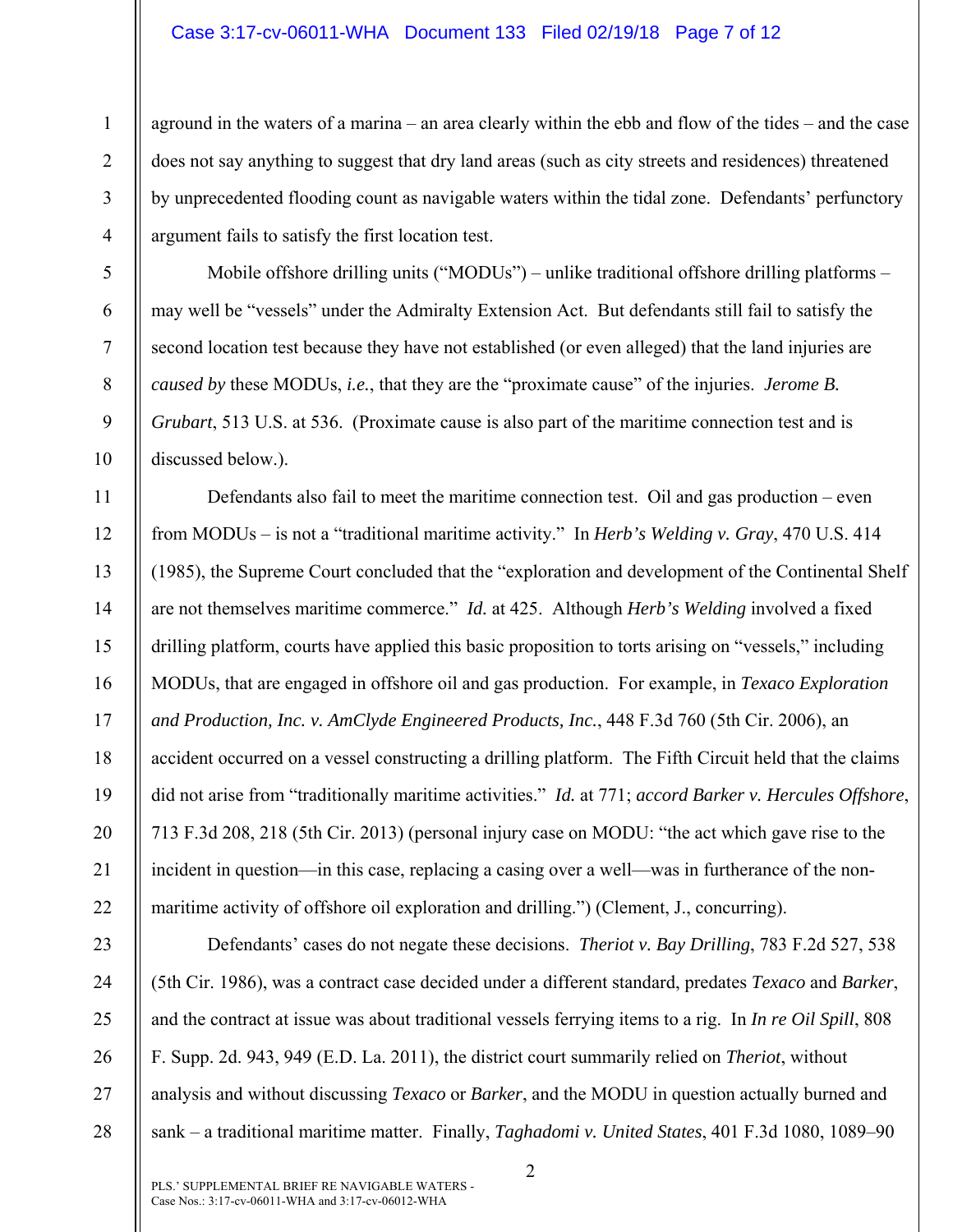### Case 3:17-cv-06011-WHA Document 133 Filed 02/19/18 Page 8 of 12

1

2

3

4

5

6

7

8

9

10

11

12

13

14

15

16

17

18

19

20

21

(9th Cir. 2005), involved a failed search-and-rescue operation at sea, which is another classic maritime mishap; the "every activity involving a vessel" language that defendants cite is dicta, and is inconsistent with the governing law as set forth in *Jerome B. Grubart*. The bottom line is that the mere act of producing oil from a MODU is not a traditional maritime activity. This case is completely different from lawsuits arising from marine accidents. The most relevant case remains *In re Katrina*, 324 F. App'x 370 (5th Cir. 2009), where the fact that the flooding injury was caused by a vessel was a mere fortuity and did not implicate "the expertise of an admiralty court as to navigation or water-based commerce." *Id.* at 380 (quotation marks omitted). Just so here.

Moreover, even if MODU production counted as "traditional maritime activity," this production would not be "substantially related" to the People's nuisance claim – unlike cases involving unloading cargo from a vessel or a vessel striking a bridge. *Benjamin v. Natural Gas Pipeline*, 793 F. Supp. 729, 731 (S.D. Tex. 1992) ("The types of cases covered by the Act include situations where land-based damage or injury results from a vessel striking a bridge or pier, or from a vessel running aground, or because of a failure of the vessel's equipment during loading jobs."). The People's claim is based on (a) defendants' promotion of fossil fuels, which has nothing to do with MODUs, and (b) defendants' total production of fossil fuels at dangerous levels over a period of decades while knowing of the severe risk of harm. All Defendants say about their current MODU production is that it is "significant" (Defs.' Supp. Br. at 7:14), but the documents they cite in support merely describe five MODUs, some of which have been in production for only a few years. *See* Defs.' Supp. Br. at 7-8. Defendants do not say what the current MODU production is or how it is the "proximate cause" of the People's injuries, which is the test they must meet.

22 23 24 25 26 27 28 *Third*, even if there were original admiralty jurisdiction, *in personam* admiralty claims cannot be removed. Defendants fail even to acknowledge the existence of *Romero v. International Terminal Operating Co.*, 358 U.S. 354, 371 (1959), or the more recent cases providing the "majority view" on the effect of the 2011 changes to the removal statute. *See Moreno v. Ross Island Sand & Gravel*, 2015 WL 5604443, at \*19 n.13 (E.D. Cal. Sept. 23, 2015) ("district courts in this circuit agree with this majority view"). The only cases defendants do cite are mischaracterized. *See* Defs.' Supp. Br. at 10 (citing *Lu Junhong v. Boeing Co.*, 792 F.3d 805, 817–18 (7th Cir. 2015); *Tennessee Gas* 

3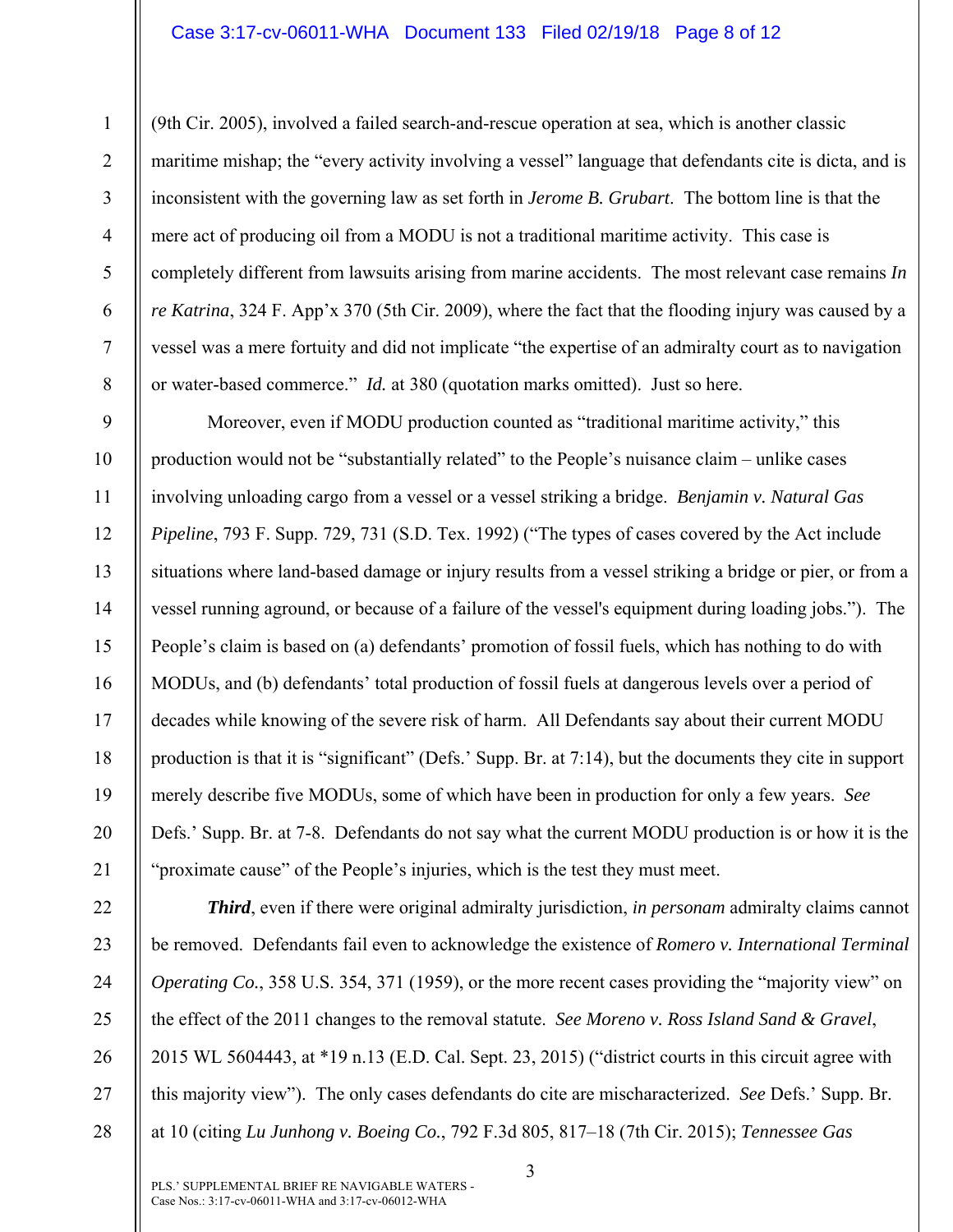*Pipeline v. Houston Cas. Ins.*, 87 F.3d 150, 153 (5th Cir. 1996)). *Lu* was based at least in part on the court's determination that any "saving to suitors" arguments was waived by the plaintiffs, 792 F.3d at 817, and its dicta have been rejected by *Brown v. Porter*, 149 F. Supp. 3d 963 (N.D. Ill. 2016). Defendants' interpretation of *Tennessee Gas* has never been the law in the Fifth Circuit*. See Barker*, 713 F.3d at 219, 223. The People's cases cannot be removed under admiralty jurisdiction.

1

2

3

4

5

6

7

8

9

10

11

12

13

14

15

16

17

18

19

20

21

22

23

24

25

26

27

28

# **II. Federal laws authorizing regulation of navigable waters do not confer** *Grable* **jurisdiction.**

Defendants' belated attempt to shore up their argument for *Grable* jurisdiction by invoking federal laws that "authorize the [Army Corps of Engineers] to regulate" navigable waters, Defs.' Supp. Br. at 2:14-15, commits the same basic mistakes as their first attempt at *Grable* jurisdiction.

None of the federal statutes, regulations or actions defendants invoke – including the alleged permit requirements and the Army Corps' proposal to build a 3.8-mile levee in San Jose (not in San Francisco or Oakland), *see* Defs.' Supp. Br. at 2-3 – are necessarily raised as "an element, and an essential one" of the People's public nuisance claim. *Cal. Shock Trauma Air Rescue v. State Comp. Ins. Fund*, 636 F.3d 538, 542 (9th Cir. 2011) (internal quotation marks omitted); *see also In re Circular Thermostat Antitrust Litig.*, 2005 WL 2043022, at \*5 (N.D. Cal. Aug. 24, 2005) ("[t]he key word is 'necessary'"; rejecting federal jurisdiction even where federal issue "will no doubt be a large part of the proceedings in these actions," but was not "a necessary element of plaintiffs' state claims"). The new federal issues defendants raise are, at best, defenses such as ordinary preemption, which cannot give rise to federal question jurisdiction under the well-pleaded complaint rule. And the mere possibility that some mitigation infrastructure may require a federal permit is not an issue "necessarily raised" by the complaint. Notably, defendants fail to cite a single case authorizing removal under the Rivers and Harbors Act; as far as the People are aware the only case law on point precludes such removal. *See, e.g., Kieff v. Louisiana Land & Expl. Co.*, 1997 WL 627563 (E.D. La. Oct. 9, 1997).

Defendants once again rely on *Board of Commissioners v. Tennessee Gas Pipeline*, 850 F.3d 714 (5th Cir. 2017), where the plaintiffs sought to require defendants to backfill a huge network of canals – yet the only federal issue "necessarily raised" was whether federal law imposed a duty of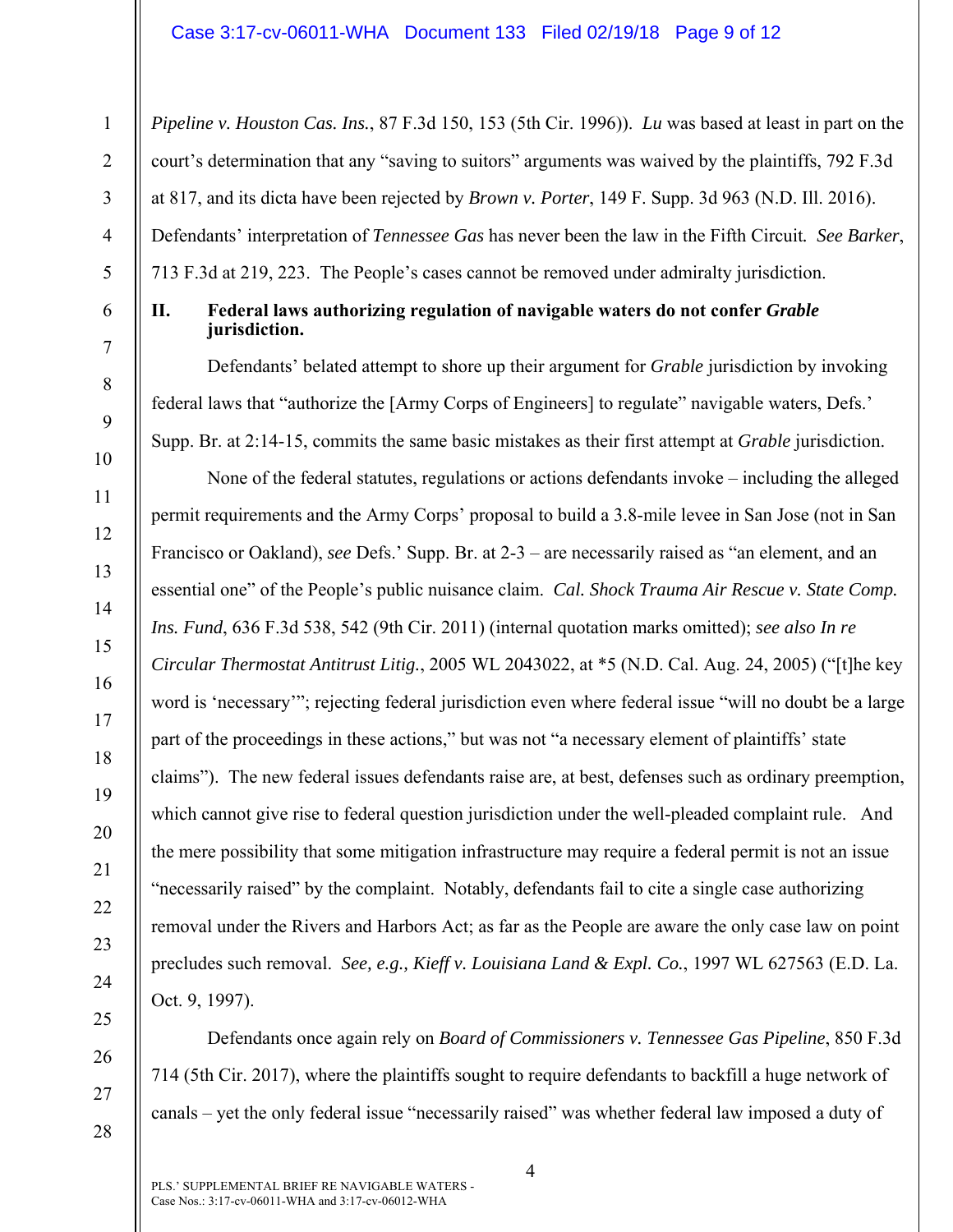### Case 3:17-cv-06011-WHA Document 133 Filed 02/19/18 Page 10 of 12

care in light of a total state law vacuum, and not whether the Corps would grant the permit needed to authorize all the relief requested. *Id*. at 721, 723. The case thus undercuts defendants' permit argument. And contrary to defendants' representation, *see* Defs.' Supp. Br. 5:16-19, the People have in fact not pleaded any deficiency in federal activities, which explains why defendants make this argument without citing to the complaints.

Nor are any of defendants' newly raised federal issues "actually disputed" or "substantial." There is no evidence to suggest that there are or even will be disputes about the legal issues defendants raise between municipal officials and the Corps, or that any hypothetical disputes will be substantial – in fact the Corps permits cited in defendants' brief show the opposite. Defs.' Supp. Br. at 4-5. In any event, any such disputes would be quintessentially "fact-bound and situation-specific," and thus are the antithesis of the nearly "pure issue[s] of law" that on very rare occasions suffice to create *Grable* jurisdiction. *See Empire Healthchoice Assur. v. McVeigh*, 547 U.S. 677, 700–01 (2006) (quotation marks omitted). Finally, the argument that the People's claims somehow "implicate" or are a "collateral attack" on *past* Corps decisions cannot create *Grable* jurisdiction, for reasons already provided. *See* Pls.' Reply Br. 14-16 (ECF No. 91) (distinguishing the same cases cited again in defendants' supplemental brief). Defendants' reconstituted *Grable* argument should be rejected.

1

2

3

4

5

6

7

8

9

10

11

12

13

14

15

16

17

18

19

20

21

22

23

24

25

26

27

28

## **III. Federal common law does not apply.**

Defendants cite *Michigan v. Army Corps of Engineers*, 667 F.3d 765 (7th Cir. 2011), Defs.' Supp. Br. at 1, but in that case the plaintiff states expressly invoked federal common law in their complaint. Moreover, the court did not rely at all on navigable waters in deciding to apply federal common law. *See id*. at 770-72. A subsequent decision treated the Corps' legal authority to regulate the waterway as a merits issue (that did not bar the claim), *Michigan v. United States Army Corps of Eng'rs*, 758 F.3d 892, 895-96, 903-04 (7th Cir. 2014), which here means it cannot serve as a basis for removal.

**CONCLUSION** 

The People's remand motion should be granted.

PLS.' SUPPLEMENTAL BRIEF RE NAVIGABLE WATERS - Case Nos.: 3:17-cv-06011-WHA and 3:17-cv-06012-WHA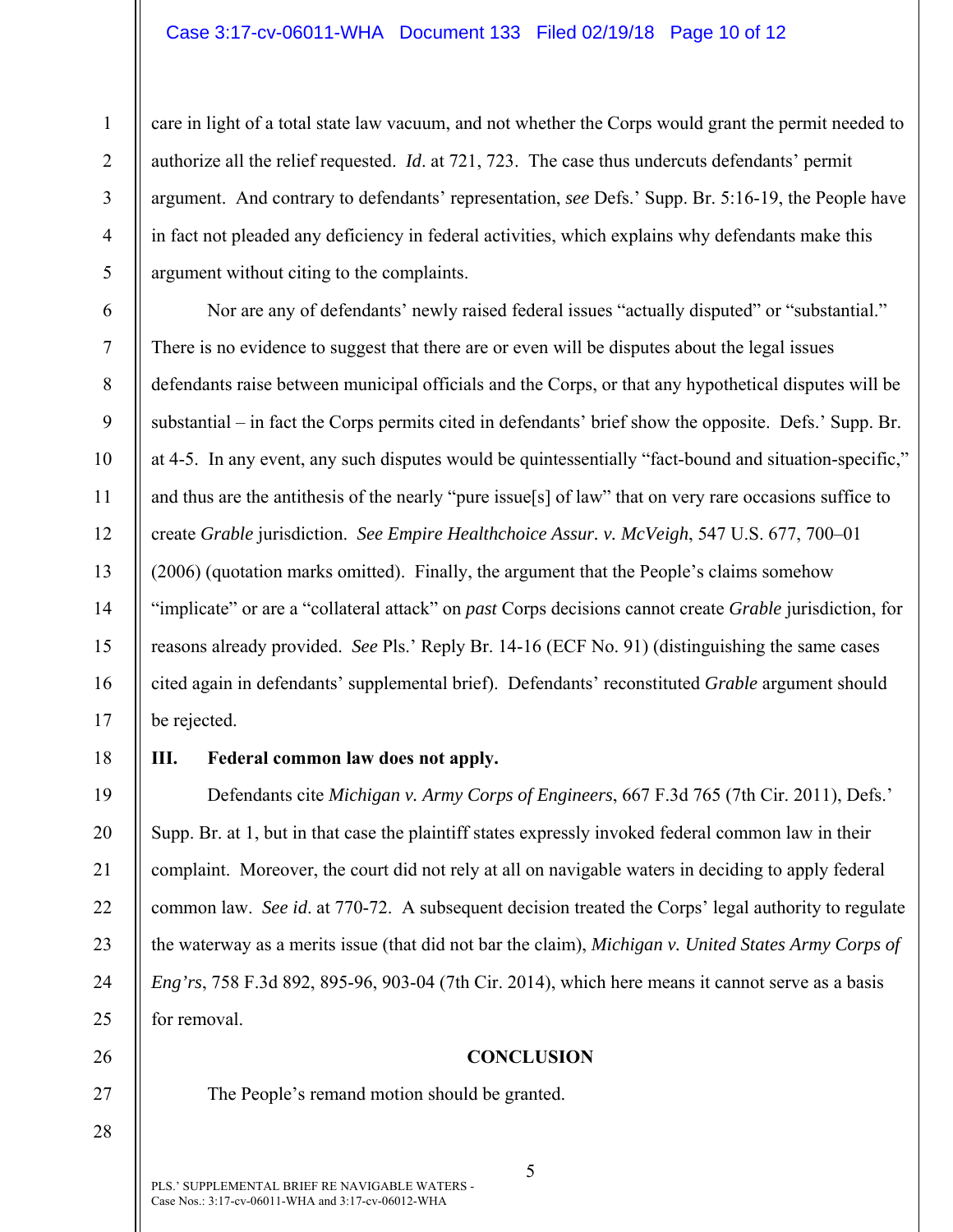| $\mathbf{1}$   |                                                                                                      |                                                                                  |
|----------------|------------------------------------------------------------------------------------------------------|----------------------------------------------------------------------------------|
| $\overline{2}$ | Dated: February 19, 2018                                                                             | Respectfully submitted,                                                          |
| 3              |                                                                                                      | ** /s/ Erin Bernstein                                                            |
| $\overline{4}$ |                                                                                                      | BARBARA J. PARKER (State Bar #069722)<br>City Attorney                           |
|                |                                                                                                      | MARIA BEE (State Bar #167716)                                                    |
| 5              |                                                                                                      | Special Counsel<br>ERIN BERNSTEIN (State Bar #231539)                            |
| 6              |                                                                                                      | <b>Supervising Deputy City Attorney</b>                                          |
| 7              |                                                                                                      | MALIA MCPHERSON (State Bar #313918)<br>Attorney                                  |
|                |                                                                                                      | One Frank H. Ogawa Plaza, 6th Floor                                              |
| 8              |                                                                                                      | Oakland, California 94612<br>Telephone: (510) 238-3601                           |
| 9              |                                                                                                      | Facsimile: (510) 238-6500                                                        |
| 10             |                                                                                                      | Email: ebernstein@oaklandcityattorney.org                                        |
| 11             |                                                                                                      | <b>Attorneys for The People</b>                                                  |
|                |                                                                                                      | ** Pursuant to Civ. L.R. $5-1(i)(3)$ , the electronic                            |
| 12             |                                                                                                      | filer has obtained approval from this signatory.                                 |
| 13             |                                                                                                      | ** /s/ Matthew D. Goldberg                                                       |
| 14             |                                                                                                      | DENNIS J. HERRERA, State Bar #139669                                             |
|                |                                                                                                      | City Attorney<br>RONALD P. FLYNN, State Bar #184186                              |
| 15             |                                                                                                      | Chief Deputy City Attorney                                                       |
| 16             |                                                                                                      | YVONNE R. MERÉ, State Bar #173594<br>Chief of Complex and Affirmative Litigation |
| 17             |                                                                                                      | ROBB W. KAPLA, State Bar #238896                                                 |
|                |                                                                                                      | Deputy City Attorney<br>MATTHEW D. GOLDBERG, State Bar #240776                   |
| 18             |                                                                                                      | Deputy City Attorney                                                             |
| 19             |                                                                                                      | City Hall, Room 234<br>1 Dr. Carlton B. Goodlett Place                           |
|                |                                                                                                      | San Francisco, California 94102-4602                                             |
| 20             |                                                                                                      | Telephone: (415) 554-4748                                                        |
| 21             |                                                                                                      | Facsimile: (415) 554-4715<br>Email: matthew.goldberg@sfcityatty.org              |
|                |                                                                                                      |                                                                                  |
| 22             |                                                                                                      | <b>Attorneys for The People</b>                                                  |
| 23             |                                                                                                      | ** Pursuant to Civ. L.R. 5-1(i)(3), the electronic                               |
| 24             |                                                                                                      | filer has obtained approval from this signatory.                                 |
|                |                                                                                                      | /s/ Steve W. Berman                                                              |
| 25             |                                                                                                      | STEVE W. BERMAN (pro hac vice)                                                   |
| 26             |                                                                                                      | steve@hbsslaw.com<br>HAGENS BERMAN SOBOL SHAPIRO LLP                             |
| 27             |                                                                                                      | 1918 Eighth Ave. Suite 3300                                                      |
|                |                                                                                                      | Seattle, Washington 98101<br>Telephone: (206) 623-7292                           |
| 28             |                                                                                                      | Facsimile: (206) 623-0594                                                        |
|                |                                                                                                      | 6                                                                                |
|                | PLS.' SUPPLEMENTAL BRIEF RE NAVIGABLE WATERS -<br>Case Nos.: 3:17-cv-06011-WHA and 3:17-cv-06012-WHA |                                                                                  |

 $\overline{\phantom{a}}$